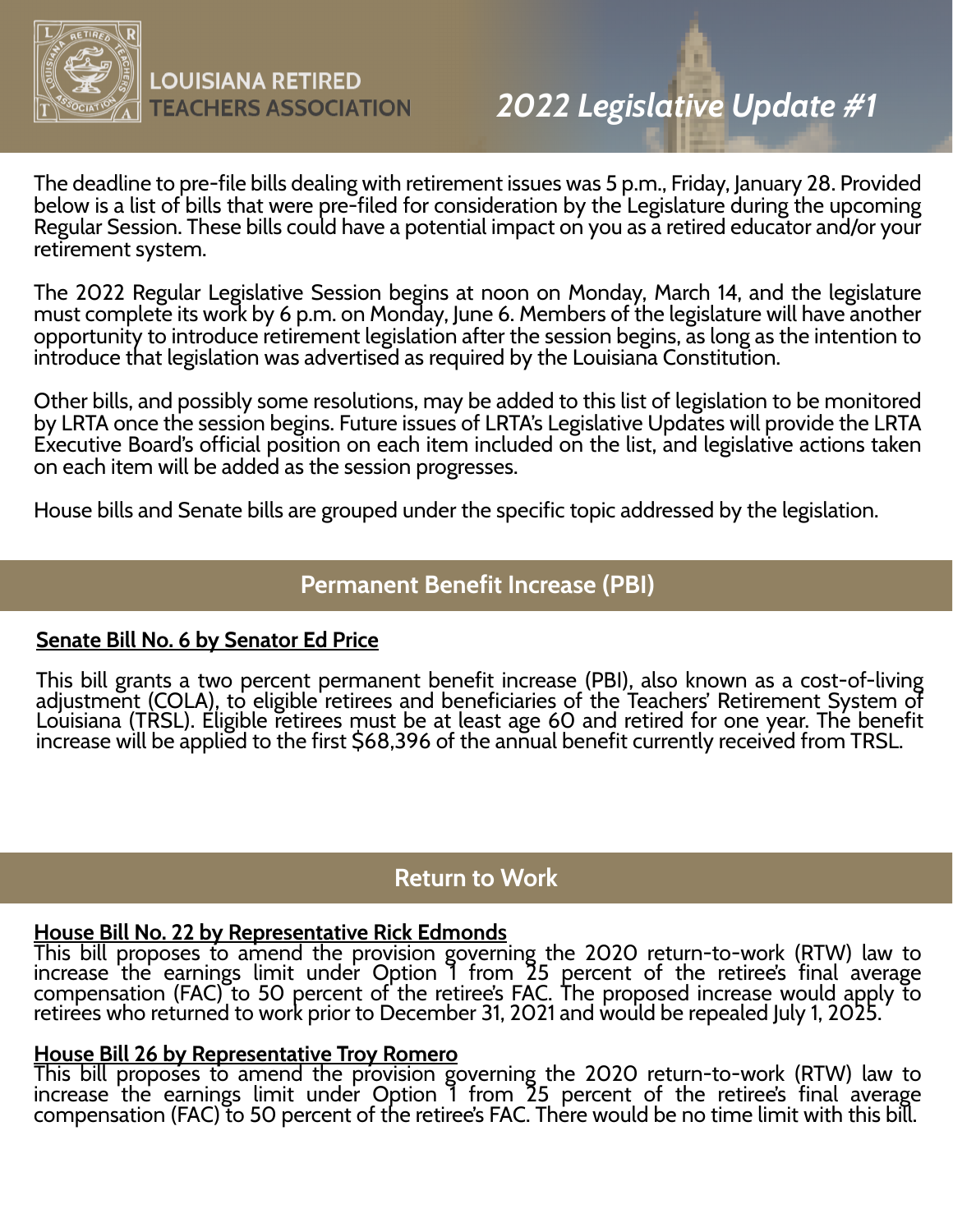#### **House Bill 30 by Representative Larry Frieman**

This bill authorizes retired teachers to return to work without a suspension or reduction of retirement benefits. Currently, TRSL retirees returning to work are subject to either the RTW law passed in 2010 or the RTW law passed in 2020. The proposed law would repeal the 2010 RTW law and create a new RTW law that would authorize the return to work of retirees in K-12 positions without the suspension or reduction of retirement benefits. This bill also authorizes that neither the retiree nor the employer shall make contributions to the system and the retiree shall not earn service credit. For any retiree not covered by the proposed law, the 2020 RTW law would apply. (generally includes unclassified employees of colleges, universities, vo-tech schools, and special schools under BESE control).

# **Optional Retirement Plan**

#### **Senate Bill No. 10 by Senator Jay Morris and Senator Jay Luneau**

This bill allows a current participant in the Optional Retirement Plan (ORP) to transfer into the defined benefit plan offered by TRSL. The transfer must be on an actuarially equivalent basis in accordance with current laws governing transfers from one public retirement system to another. Benefit calculations and retirement eligibility will be based on the date of the transferee's first employment date making him or her eligible for membership in TRSL. The provisions of this bill, should it become law, will remain in effect through June 30, 2028.

## **Investments**

### **House Bill 25 by Representative Danny McCormick**

This bill proposes to prohibit state retirement systems form investing in companies having policies that prohibit investing in energy companies, doing business with energy companies, and entering into contracts with energy companies or with any class or group of companies within the energy sector.

## **Payments Toward UAL**

## **House Bill 29 by Representative Richard Nelson**

(Proposed Constitutional Amendment) To require the legislature to appropriate no less than 50 percent of nonrecurring state revenue (surplus) for application to certain state retirement system unfunded accrued liability (UAL). Currently, the legislature is required by the state constitution to appropriate a minimum 10 percent of surplus monies for application to certain state retirement system debt. This amendment would increase the minimum amount to 50 percent beginning fiscal year 2023-2024.